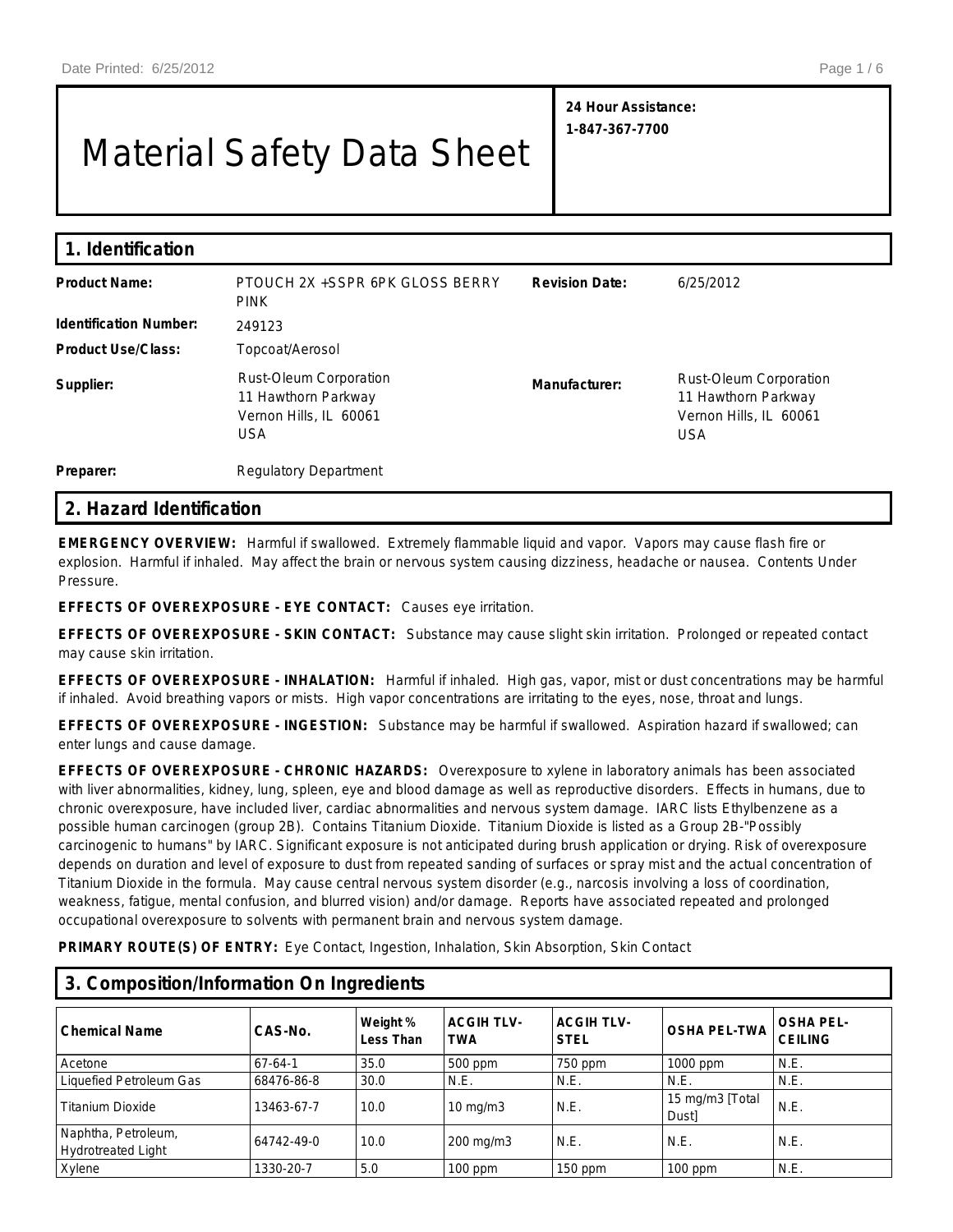Date Printed: 6/25/2012

| Solvent<br><sup>+</sup> Naptha.<br>Liaht Aromatic<br>∟ | 64742-95-6                              | 5.0 | N.E.                 | N.E.      | N<br>. _ ۱۰    | N.E. |
|--------------------------------------------------------|-----------------------------------------|-----|----------------------|-----------|----------------|------|
| I rimethvlbenzene<br>$\prime$ $\sim$                   | $95-63-6$                               | 5.0 | つに<br>25 ppm         | N.E.      | N<br>. _ ۱۰    | N.E. |
| Ethylbenzene                                           | 100<br>$\overline{1}$<br>1-4 I -4<br>vv | 5.0 | $\cap$<br>ppm<br>ZU. | $125$ ppm | 100<br>100 ppm | N.E. |

## **4. First-aid Measures**

**FIRST AID - EYE CONTACT:** Immediately flush eyes with plenty of water for at least 15 minutes holding eyelids open. Get medical attention. Do NOT allow rubbing of eyes or keeping eyes closed.

**FIRST AID - SKIN CONTACT:** Wash with soap and water. Get medical attention if irritation develops or persists.

FIRST AID - INHALATION: If you experience difficulty in breathing, leave the area to obtain fresh air. If continued difficulty is experienced, get medical assistance immediately.

**FIRST AID - INGESTION:** Aspiration hazard: Do not induce vomiting or give anything by mouth because this material can enter the lungs and cause severe lung damage. Get immediate medical attention.

## **5. Fire-fighting Measures**

**Flash Point, °F** -156 (Setaflash)

**EXTINGUISHING MEDIA:** Alcohol Foam, Carbon Dioxide, Dry Chemical, Foam, Water Fog

**UNUSUAL FIRE AND EXPLOSION HAZARDS:** FLASH POINT IS LESS THAN 20 °. F. - EXTREMELY FLAMMABLE LIQUID AND VAPOR! Water spray may be ineffective. Closed containers may explode when exposed to extreme heat. Vapors may form explosive mixtures with air. Vapors can travel to a source of ignition and flash back. Keep containers tightly closed. Isolate from heat, electrical equipment, sparks and open flame. Perforation of the pressurized container may cause bursting of the can.

**SPECIAL FIREFIGHTING PROCEDURES:** Evacuate area and fight fire from a safe distance.

## **6. Accidental Release Measures**

**STEPS TO BE TAKEN IF MATERIAL IS RELEASED OR SPILLED:** Contain spilled liquid with sand or earth. DO NOT use combustible materials such as sawdust. Remove all sources of ignition, ventilate area and remove with inert absorbent and nonsparking tools. Dispose of according to local, state (provincial) and federal regulations. Do not incinerate closed containers.

# **7. Handling and Storage**

**HANDLING:** Wash thoroughly after handling. Wash hands before eating. Use only in a well-ventilated area. Follow all MSDS/label precautions even after container is emptied because it may retain product residues. Avoid breathing vapor or mist.

**STORAGE:** Keep containers tightly closed. Isolate from heat, electrical equipment, sparks and open flame. Do not store above 120 ° F. Store large quantities in buildings designed and protected for storage of NFPA Class I flammable liquids. Contents under pressure. Do not expose to heat or store above 120 ° F.

# **8. Exposure Controls/Personal Protection**

**ENGINEERING CONTROLS:** Use process enclosures, local exhaust ventilation, or other engineering controls to control airborne levels below recommended exposure limits. Use explosion-proof ventilation equipment. Prevent build-up of vapors by opening all doors and windows to achieve cross-ventilation.

**RESPIRATORY PROTECTION:** A respiratory protection program that meets OSHA 1910.134 and ANSI Z88.2 requirements must be followed whenever workplace conditions warrant a respirator's use. A NIOSH/MSHA approved air purifying respirator with an organic vapor cartridge or canister may be permissible under certain circumstances where airborne concentrations are expected to exceed exposure limits.

Protection provided by air purifying respirators is limited. Use a positive pressure air supplied respirator if there is any potential for an uncontrolled release, exposure levels are not known, or in any other circumstances where air purifying respirators may not provide adequate protection.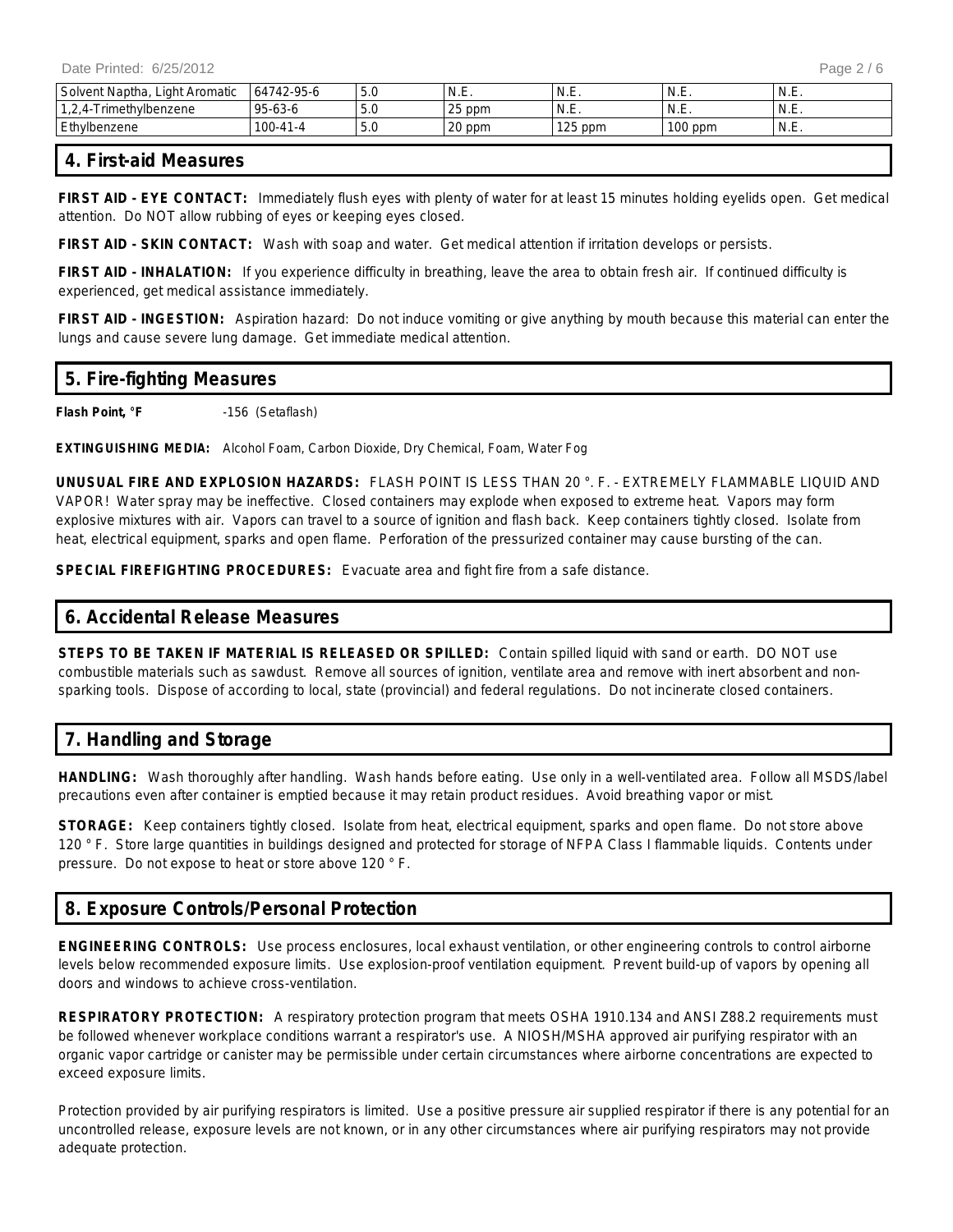**SKIN PROTECTION:** Use impervious gloves to prevent skin contact and absorption of this material through the skin. Nitrile or Neoprene gloves may afford adequate skin protection.

**EYE PROTECTION:** Use safety eyewear designed to protect against splash of liquids.

**OTHER PROTECTIVE EQUIPMENT:** Refer to safety supervisor or industrial hygienist for further information regarding personal protective equipment and its application.

**HYGIENIC PRACTICES:** Wash thoroughly with soap and water before eating, drinking or smoking.

## **9. Physical and Chemical Properties**

**Vapor Density Heavier than Air <b>Color: Odor:** Solvent Like **Appearance:** Aerosolized Mist **Evaporation Rate:** Faster than Ether **Solubility in Water:** Slight **Freeze Point:** N.D. **Specific Gravity:** 0.779 **pH:** N.A. **Physical State:** Liquid

(See section 16 for abbreviation legend)

## **10. Stability and Reactivity**

**CONDITIONS TO AVOID:** Avoid temperatures above 120 ° F. Avoid all possible sources of ignition.

**INCOMPATIBILITY:** Incompatible with strong oxidizing agents, strong acids and strong alkalies.

**HAZARDOUS DECOMPOSITION:** By open flame, carbon monoxide and carbon dioxide. When heated to decomposition, it emits acrid smoke and irritating fumes.

**HAZARDOUS POLYMERIZATION:** Will not occur under normal conditions.

**STABILITY:** This product is stable under normal storage conditions.

## **11. Toxicological Information**

| <b>Chemical Name</b>                   | <b>LD50</b>             | <b>LC50</b>                     |
|----------------------------------------|-------------------------|---------------------------------|
| Acetone                                | 5800 mg/kg (Rat)        | 50100 mg/m3 (Rat, 8Hr)          |
| Liquefied Petroleum Gas                | N.E.                    | N.E.                            |
| <b>Titanium Dioxide</b>                | >7500 mg/kg (Rat, Oral) | N.E.                            |
| Naphtha, Petroleum, Hydrotreated Light | N.E.                    | N.E.                            |
| Xylene                                 | 4300 mg/kg (Rat, Oral)  | 5000 ppm (Rat, Inhalation, 4Hr) |
| Solvent Naptha, Light Aromatic         | 4700 mg/kg (Rat, Oral)  | 3670 mg/kg (Rat, Inhalation)    |
| 1,2,4-Trimethylbenzene                 | N.E.                    | 18000 mg/m3 (Rat, 4Hr)          |
| Ethylbenzene                           | 3500 mg/kg (Rat, Oral)  | N.E.                            |

## **12. Ecological Information**

**ECOLOGICAL INFORMATION:** Product is a mixture of listed components.

# **13. Disposal Information**

**DISPOSAL INFORMATION:** Dispose of material in accordance to local, state and federal regulations and ordinances. Do not allow to enter storm drains or sewer systems.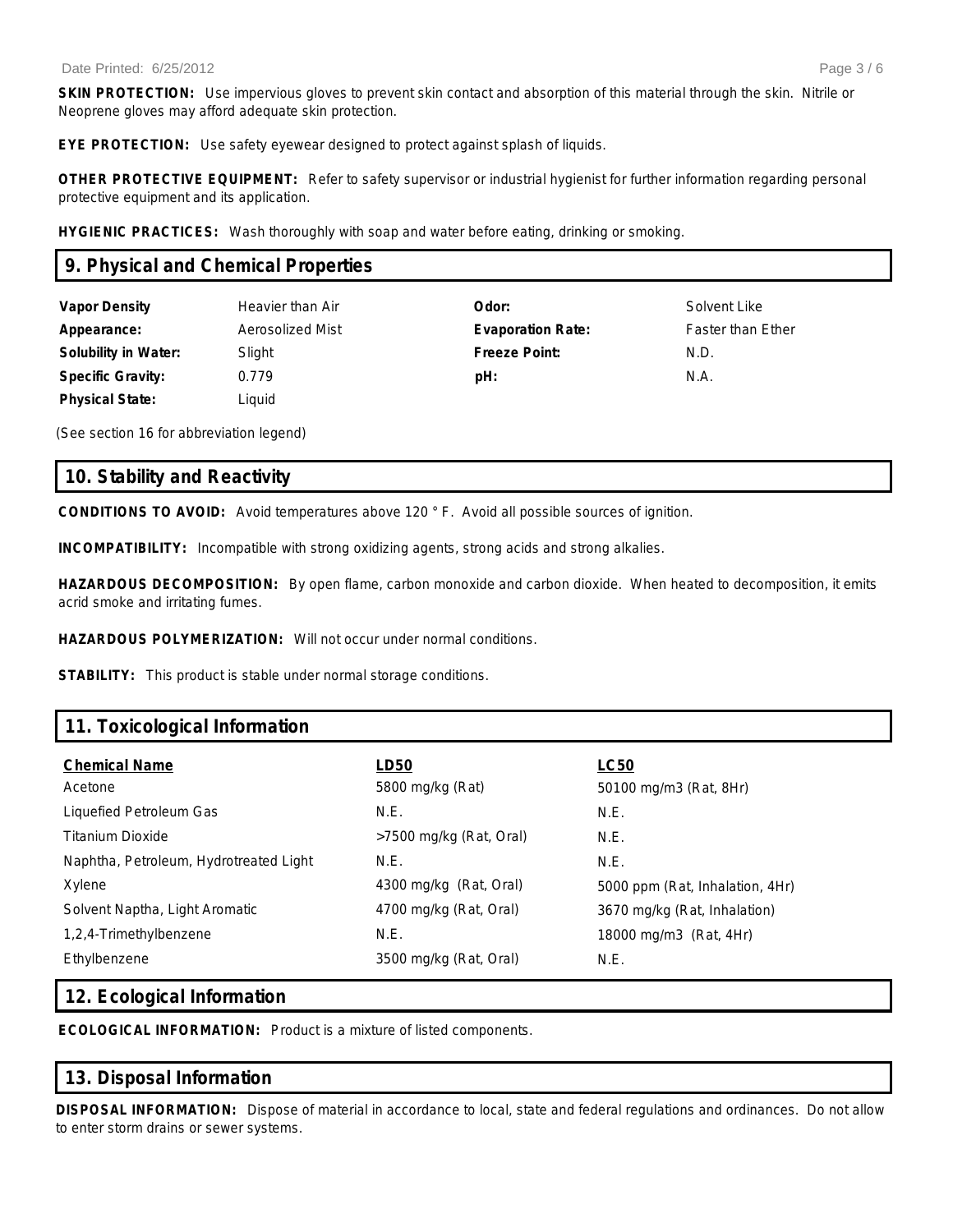#### **14. Transport Information**

|                              | Domestic (USDOT)          | International (IMDG) | Air (IATA) |
|------------------------------|---------------------------|----------------------|------------|
| <b>Proper Shipping Name:</b> | <b>Consumer Commodity</b> | Aerosols             | Aerosols   |
| <b>Hazard Class:</b>         | ORM-D                     | 2.1                  | 2.1        |
| <b>UN Number:</b>            | N.A.                      | UN1950               | UN1950     |
| <b>Packing Group:</b>        | N.A.                      | N.A.                 | N.A.       |
| <b>Limited Quantity:</b>     | N.A.                      | <b>Yes</b>           | Yes        |

# **15. Regulatory Information**

#### **U.S. Federal Regulations:**

#### **CERCLA - SARA Hazard Category**

This product has been reviewed according to the EPA 'Hazard Categories' promulgated under Sections 311 and 312 of the Superfund Amendment and Reauthorization Act of 1986 (SARA Title III) and is considered, under applicable definitions, to meet the following categories:

Fire Hazard, Pressure Hazard, Acute Health Hazard, Chronic Health Hazard

#### **SARA SECTION 313:**

This product contains the following substances subject to the reporting requirements of Section 313 of Title III of the Superfund Amendment and Reauthorization Act of 1986 and 40 CFR part 372:

No Sara 313 components exist in this product.

#### **TOXIC SUBSTANCES CONTROL ACT:**

This product contains the following chemical substances subject to the reporting requirements of TSCA 12(B) if exported from the United States:

No TSCA 12(b)components exist in this product.

## **International Regulations:**

#### **CANADIAN WHMIS:**

This MSDS has been prepared in compliance with Controlled Product Regulations except for the use of the 16 headings.

Canadian WHMIS Class: AB% D2A D2B

## **16. Other Information**

| <b>HMIS Ratings:</b><br>Health: | $2^*$          | Flammability:                           | $\overline{4}$    | <b>Physical Hazard:</b> | $\overline{0}$ | <b>Personal Protection:</b> | Х |
|---------------------------------|----------------|-----------------------------------------|-------------------|-------------------------|----------------|-----------------------------|---|
| <b>NFPA Ratings:</b><br>Health: | $\overline{2}$ | Flammability:                           | $\overline{4}$    | Instability             | 0              |                             |   |
|                                 |                | <b>VOLATILE ORGANIC COMPOUNDS, g/L:</b> |                   | 501                     |                |                             |   |
|                                 |                | <b>REASON FOR REVISION:</b>             | Regulatory Update |                         |                |                             |   |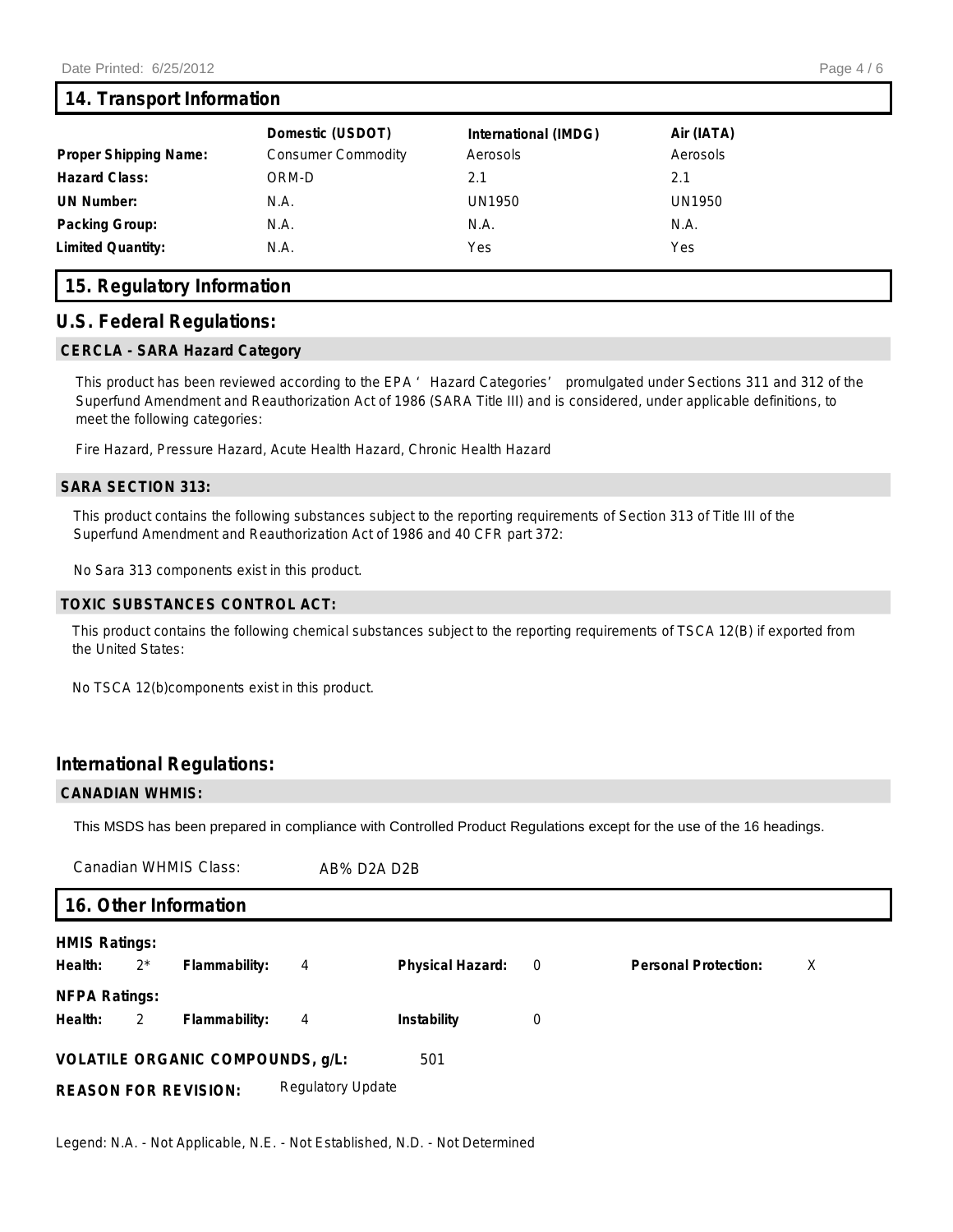#### No Information